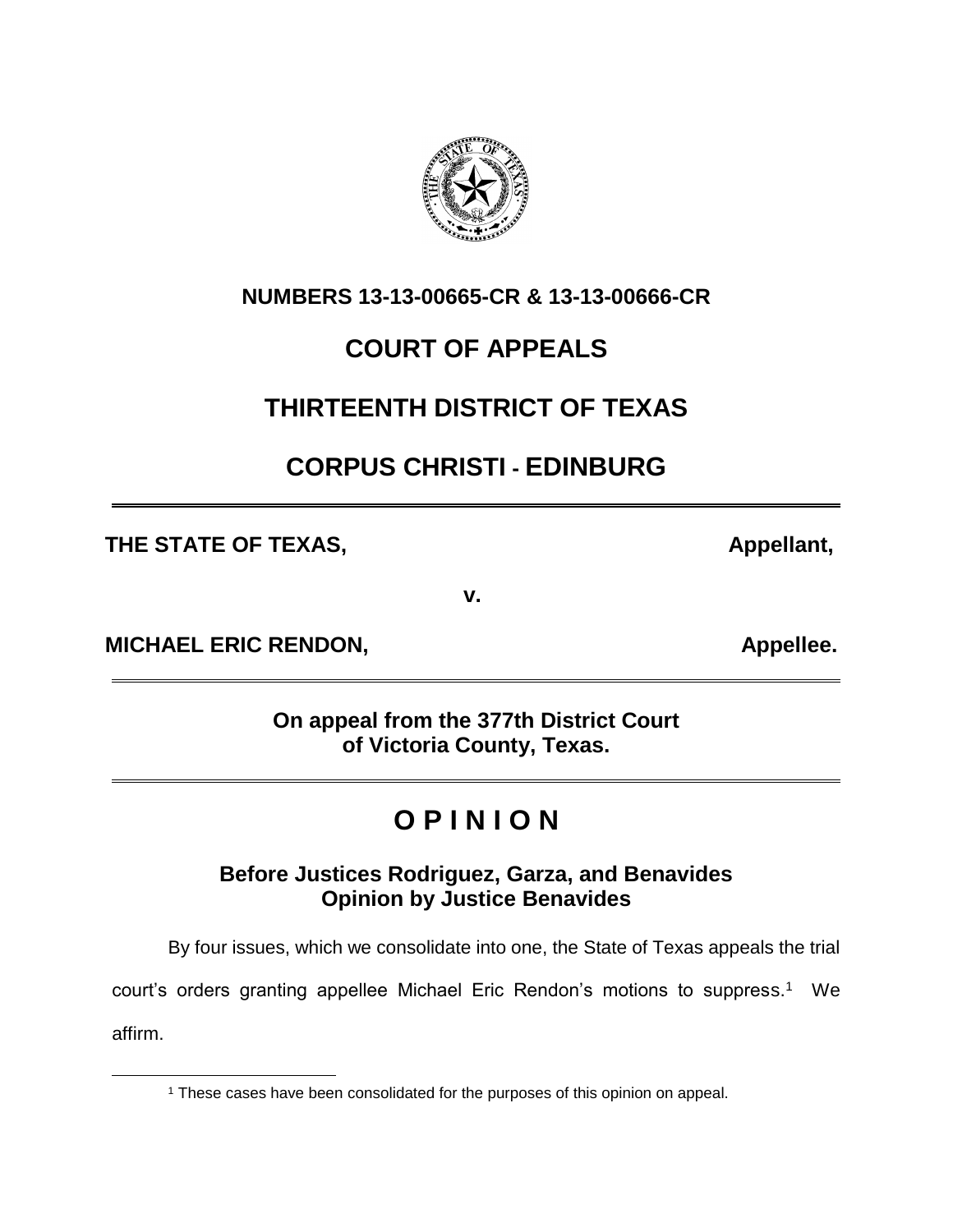#### **I. BACKGROUND**

On May 8, 2012, Victoria, Texas police officers conducted a drug investigation at an apartment complex located on Bingham Street following a confidential informant's tip. The police's target suspect was Rendon, who was a resident of the apartment complex. Victoria Police Detective Jason Stover and his police-trained dog, Baco, assisted other officers in the investigation.

Detective Stover testified that Baco initially conducted a warrantless "open-air sniff" of the exterior of Rendon's parked vehicle, which was located in the apartment complex's parking lot. Following the sniff, Baco exhibited a "positive alert to the presence of narcotics." At that point, other Victoria police officers approached Rendon's apartment, but Rendon exited his apartment and greeted the officers before they were able to knock on his apartment door. $2$ 

The other officers spoke to Rendon outside of his apartment, and the officers later advised Detective Stover "by radio" to approach Rendon's residence with Baco. Detective Stover and Baco arrived at Rendon's apartment door, and Baco again conducted a warrantless sniff of the apartment's door and "alerted [Detective Stover] to the odor of illegal narcotics." After the positive alert, Detective Stover returned Baco to his police unit and joined the other officers outside of Rendon's apartment. Police officers then requested Rendon's consent to search his apartment, but Rendon declined. Detective Stover testified that because Rendon declined consent to search his

 $\overline{a}$ 

 $2$  The record establishes that the rectangular building holds four separate apartment units over two floors. The first two units are located on the ground floor, and the remaining two units are located on the second floor. A straight continuous staircase leads visitors and residents to the second floor. At the stairway's landing, the path splits left and right. Each second-floor apartment has a patio area immediately in front of its doorway. Rendon's apartment was located on the left side of the second floor.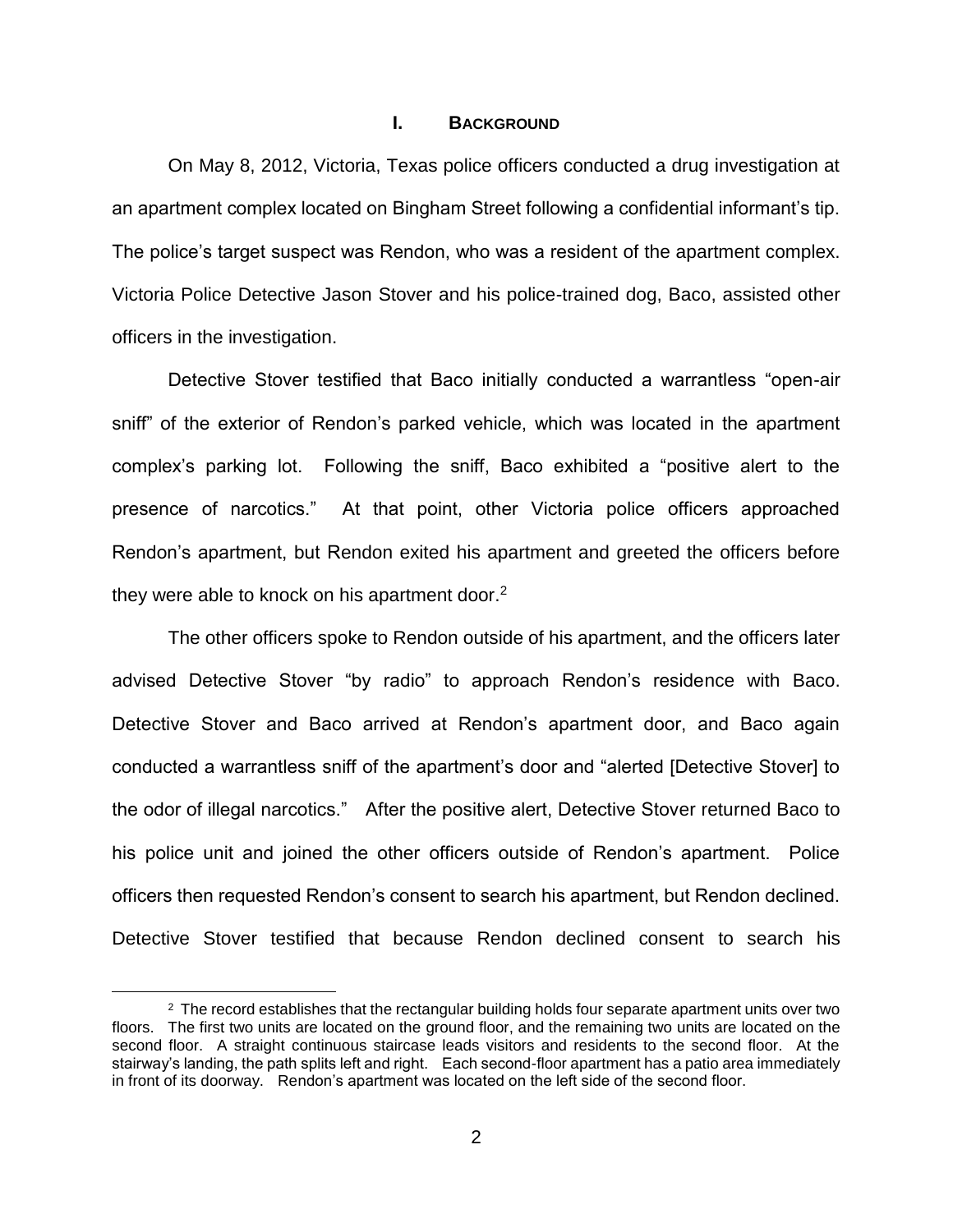apartment, he applied for a search warrant of Rendon's apartment and vehicle. In his search warrant application affidavit, Detective Stover noted Baco's "positive" alerts to the odor of narcotics from the "open-air sniff" outside of Rendon's vehicle, as well as after sniffing the "bottom left portion" of Rendon's apartment door. Detective Stover's application for the search warrant was granted by a magistrate and executed the same day.

The record is unclear as to what exactly was seized from Rendon's vehicle or apartment following the execution of the search warrant. However, in appellate cause number 13-13-00665-CR, a Victoria County grand jury indicted Rendon for possession of marijuana in an amount of five pounds or less but more than four ounces, a state jail felony. *See* TEX. HEALTH & SAFETY CODE ANN. § 481.121 (West, Westlaw through 2013 3d C.S.). In appellate cause number 13-13-00666-CR, the same grand jury indicted Rendon for money laundering, a state jail felony. *See* TEX. PENAL CODE ANN. § 34.02(e)(1) (West, Westlaw through 2013 3d C.S.).

After his arrest, Rendon was charged with possession of marijuana and money laundering and filed a motion to suppress in each respective case. Rendon sought to suppress, in relevant part, any and all evidence that was seized by the Victoria Police Department pursuant to the execution of Detective Stover's search warrant. Rendon attacked the warrant on Fourth and Fourteenth Amendment grounds, *see* U.S. CONST. amends IV, XIV, as well as under Article I, Sections 9, 10, and 19 of the Texas Constitution. *See* TEX. CONST. art. I, §§ 9, 10, 19. Specifically, Rendon asserted that Detective Stover's affidavit lacked probable cause to support the search and arrest. At the consolidated suppression hearing, Rendon's counsel argued that Baco's sniff of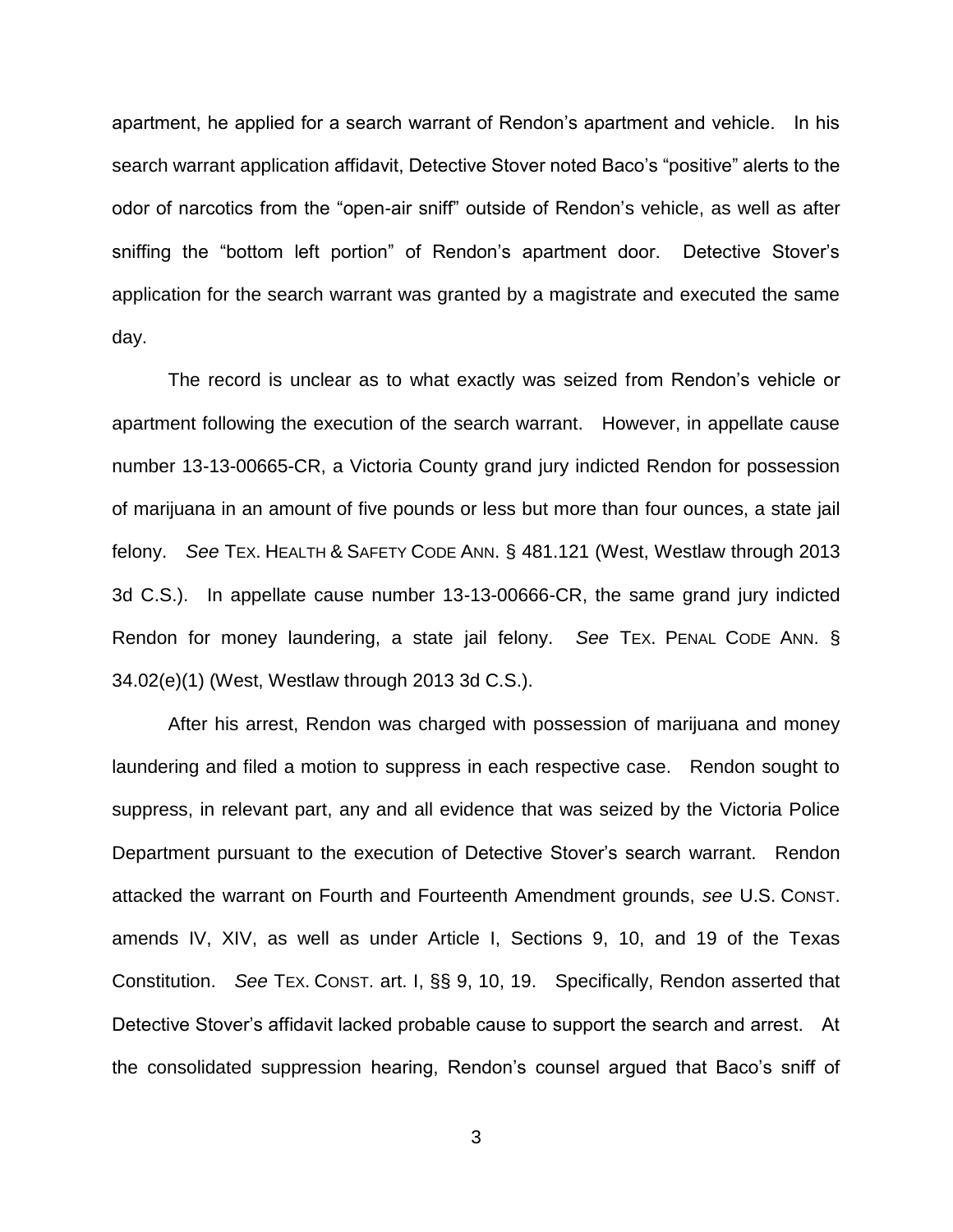Rendon's apartment door was an unconstitutional search under the Fourth Amendment, and thus, insufficient probable cause supported the warrant. The trial court agreed and granted Rendon's motions.

In its identical orders granting Rendon's motions to suppress, the trial court issued findings of fact and conclusions of law and found that Baco searched the "curtilage" of Rendon's apartment and that such a search was illegal under the Fourth Amendment, citing *Florida v. Jardines*, 133 S.Ct. 1409, 1417–18 (2013). The trial court further concluded that after excluding the tainted search from Detective Stover's affidavit, the remaining information did not establish probable cause to issue a warrant to search Rendon's apartment. This appeal followed. *See* TEX. CODE CRIM. PROC. ANN. art. 44.01(a)(5).

#### **II. MOTION TO SUPPRESS**

By one consolidated issue, the State asserts that the trial court erred by granting Rendon's motions to suppress. $3$ 

#### **A. Standard of Review**

 $\overline{a}$ 

We review a trial court's ruling on a motion to suppress by using a bifurcated standard of review, where we give almost total deference to the historical facts found by

- (2) Is the passageway leading up to an apartment part of the common area of the apartment or part of the curtilage of the apartment?
- (3) Did the trial court commit reversible error by finding that [Rendon] had met his burden to show that the search warrant against him was invalid?
- (4) Did the State procedurally default by not asserting that the passageway from the stairway to [Rendon's] apartment was not part of the curtilage at the trial level?

<sup>&</sup>lt;sup>3</sup> The State presented four issues for our review. For brevity, we will address each of the four issues under one analysis. *See* TEX. R. APP. P. 47.1. The State's original four issues were stated as follows:

<sup>(1)</sup> Is the standard of review in this case de novo?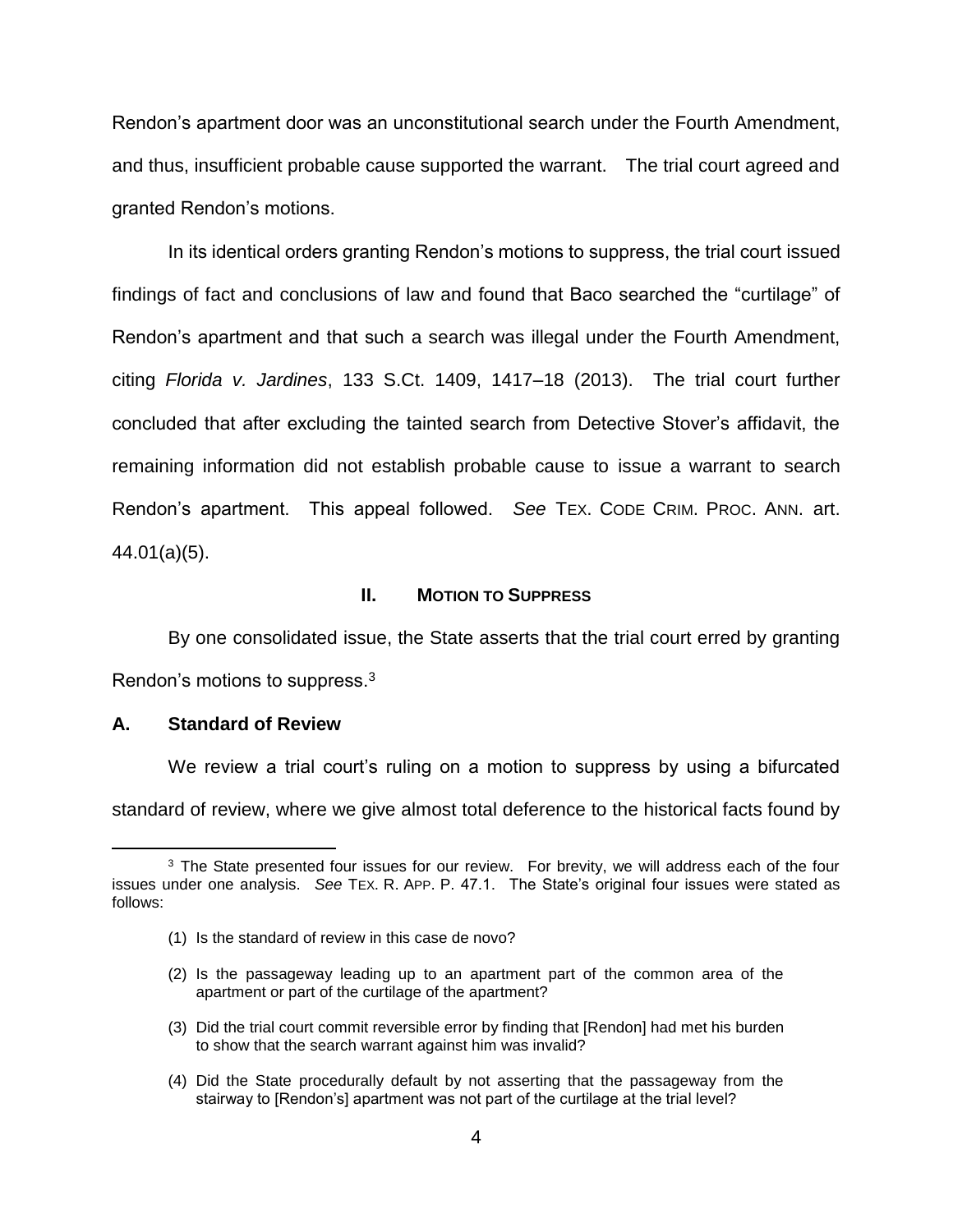the trial court and review de novo the trial court's application of the law to those facts. *State v. McLain*, 337 S.W.3d 268, 271 (Tex. Crim. App. 2011); *Amador v. State*, 221 S.W.3d 666, 673 (Tex. Crim. App. 2007). We afford the same amount of deference to trial courts' rulings on application of law to fact questions, also known as "mixed questions of law and fact, if the resolution of those ultimate questions turns on an evaluation of credibility and demeanor. *Guzman v. State*, 955 S.W.2d 85, 89 (Tex. Crim. App. 1997).

A defendant who alleges a violation of the Fourth Amendment has the burden of producing evidence that rebuts the presumption of proper police conduct. *State v. Robinson*, 334 S.W.3d 776, 779 (Tex. Crim. App. 2011). He may carry this burden by establishing that the search or seizure occurred without a warrant. *Id.* The burden then shifts to the State to prove the reasonableness of the search or seizure. *Id.*

#### **B. Discussion**

We first examine whether Rendon carried his burden to rebut the presumption of proper police conduct. Rendon argues that the affidavit presented to the magistrate lacked probable cause because it was based on an unconstitutional sniff by Baco, and the remaining information in the affidavit was erroneous and insufficient to support a finding of probable cause.

A magistrate shall not issue a search warrant without first finding probable cause that a particular item will be found in a particular location. *McLain*, 337 S.W.3d at 272. Probable cause exists when, under the totality of the circumstances, there is a fair probability that contraband or evidence of a crime will be found at the specific location. *Id.* When the trial court determines whether probable cause exists to support the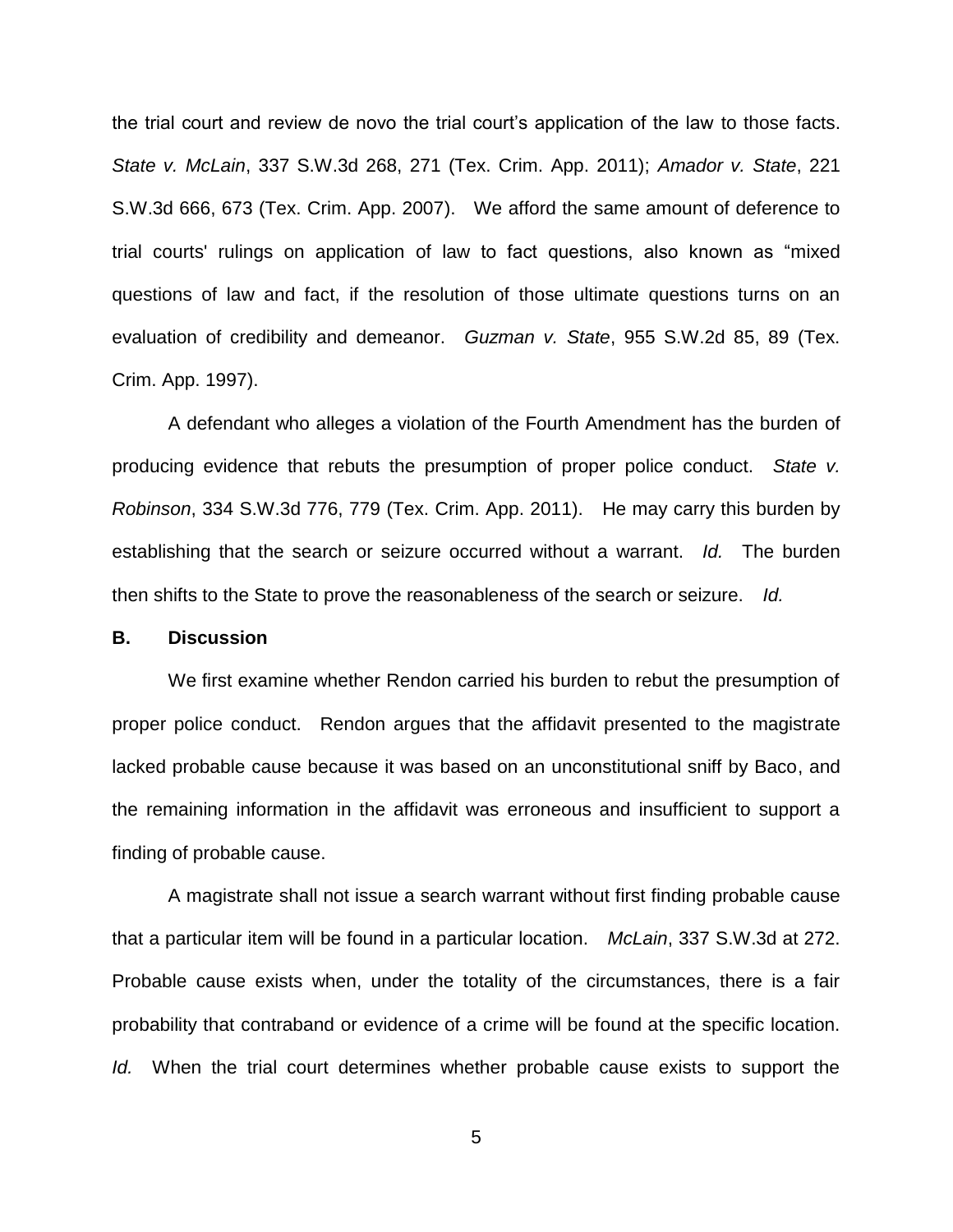issuance of a search warrant, there are no credibility determinations; rather, the trial court is constrained to the four corners of the affidavit. *Id.* at 271. When reviewing a magistrate's decision to issue a warrant, we apply a highly deferential standard because of the constitutional preference for searches to be conducted pursuant to a warrant. *Id.*  As long as the magistrate had a substantial basis for concluding that probable cause existed, we will uphold the magistrate's probable cause determination. *Id.*

An evaluation of the constitutionality of a search warrant should begin with the rule that "the informed and deliberate determinations of magistrates empowered to issue warrants are to be preferred over the hurried action of officers who may happen to make arrests." *Id.* at 272. When reviewing the issuing magistrate's determination, we interpret the affidavit in a commonsensical and realistic manner, rather than a hypertechnical manner, recognizing that the magistrate may draw reasonable inferences. *Rodriguez v. State*, 232 S.W.3d 55, 59–61 (Tex. Crim. App. 2007).

#### **1. Dog Sniff**

Rendon first argues that the State lacked probable cause to obtain a search warrant because the basis for the warrant was an unconstitutional search by Detective Stover with Baco at Rendon's door. The United States Supreme Court recently addressed the constitutionality of the use of drug-sniffing dogs in *Florida v. Jardines*. 133 S.Ct. at 1414–18. In *Jardines*, the Court reiterated that "when 'the Government obtains information by physically intruding' on persons, houses, papers, or effects, 'a search within the original meaning of the Fourth Amendment' has 'undoubtedly occurred." *Id.* at 1414 (quoting *United States v. Jones*, 132 S.Ct. 945, 950–51 n.3 (2012)). The *Jardines* Court further noted that when it comes to the Fourth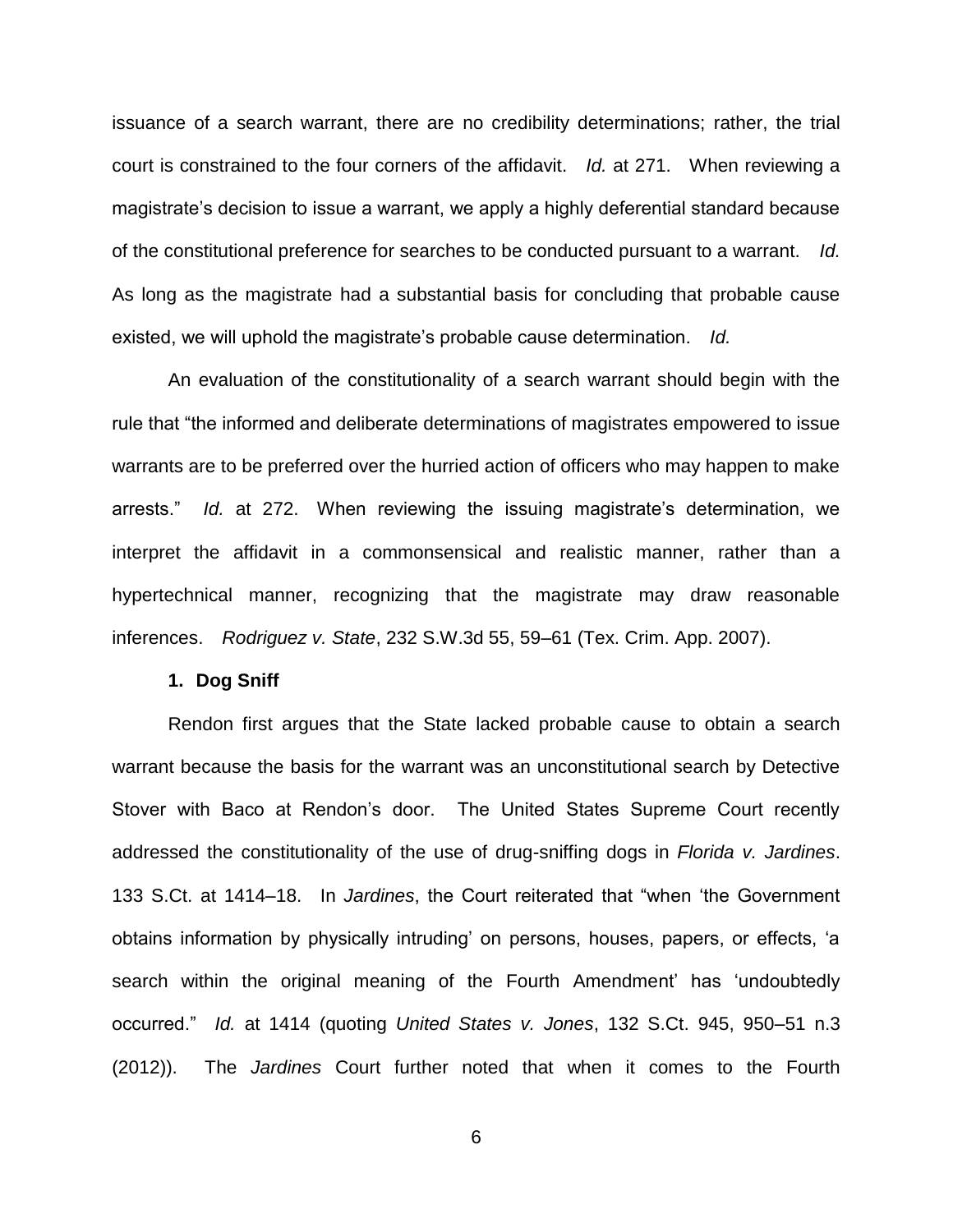Amendment, the home is "first among equals," because at the Amendment's "very core," stands "the right of a man to retreat into his own home and there be free from unreasonable governmental intrusion." *Id.* (quoting *Silverman v. United States*, 365 U.S. 505, 511 (1961)).

Additionally, the United States Supreme Court has recognized that the "curtilage," or the area immediately surrounding and associated with the home, is "'part of the home itself for Fourth Amendment purposes.'" *Id.* (quoting *Oliver v. United States*, 466 U.S. 170, 180 (1984)). The Court noted that "[w]hile the boundaries of the curtilage are generally 'clearly marked,' the 'conception defining the curtilage' is at any rate familiar enough that it is 'easily understood from our daily experience.'" *Id.* (quoting *Oliver*, 466 U.S. at 182, n.12). Utilizing these principles, the *Jardines* Court upheld the Florida Supreme Court's holding that the Miami-Dade Police Department's use of trained police dogs to investigate a home and its immediate surroundings was a "search" within the meaning of the Fourth Amendment that was unsupported by probable cause, rendering the warrant invalid. *See id.* at 1417–18; *see also Jardines v. State*, 73 So.3d 34, 55–56 (Fla. 2011).

We now turn to the facts of the present case. Detective Stover's testimony reveals that he used Baco to conduct a warrantless search of Rendon's apartment door at the request of other officers who were speaking to Rendon at the time outside of Rendon's apartment. Detective Stover provided no other reason to support the warrantless search. Rendon argues that this sniff search occurred in the curtilage of his apartment, and was, thus, unreasonable under *Jardines* and the Fourth Amendment. The State argues that because Baco's sniff occurred in the passageway leading up to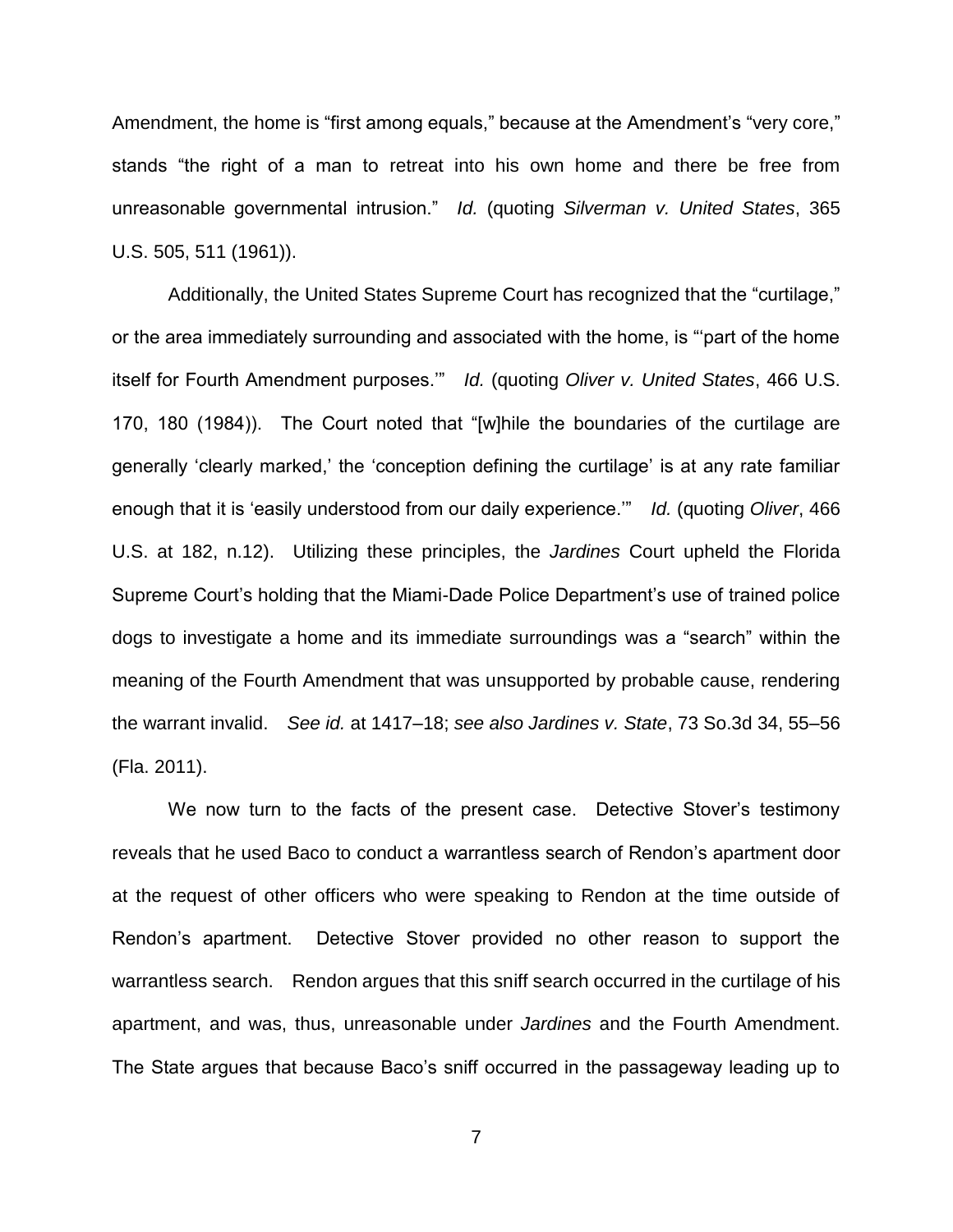Rendon's apartment, it was a "common area" of the apartment complex and not protected by the Fourth Amendment. We agree with Rendon.

According to Detective Stover's testimony and affidavit requesting a search warrant, Baco sniffed the "bottom left portion" of Rendon's apartment door and indicated the odor of narcotics "from within" Rendon's apartment. However, facts from the record support Rendon's curtilage argument, including that (1) Rendon's apartment was the only apartment on the upper-left side of the building; (2) Rendon's neighbor, John Crook, who lives in the apartment on the upper-right side of the building, testified that he hangs plants along the railing in front of his apartment; and (3) Defendant's Exhibit 3, a photograph of Rendon's apartment building taken from the parking lot, depicts that Rendon's downstairs neighbor has chairs in the area immediately in front his apartment as well. Logically, this means that at the time of Baco's sniff, Rendon's door was closed, and the sniff occurred immediately in front of the apartment's door. Based on this record, we conclude that the area immediately in front of Rendon's apartment is no different from the front porch of a free-standing home. Thus, bringing a trained police dog to sniff the bottom left portion of Rendon's apartment door in hopes of discovering incriminating evidence exceeded the scope of any express or implied license allowed under the Fourth Amendment. *See Jardines*, 133 S.Ct. at 1416 (noting that "the knocker on the front door is treated as an invitation or license to attempt an entry, justifying ingress to the home by solicitors, hawkers and peddlers of all kinds.").

The State misplaces its reliance on our sister court's holding in *Evans v. State*, 995 S.W.2d 284, 285–87 (Tex. App.—Houston [14th Dist.] 1999, pet. ref'd) to support its "common area" argument. We find *Evans* distinguishable and inapplicable. In *Evans*,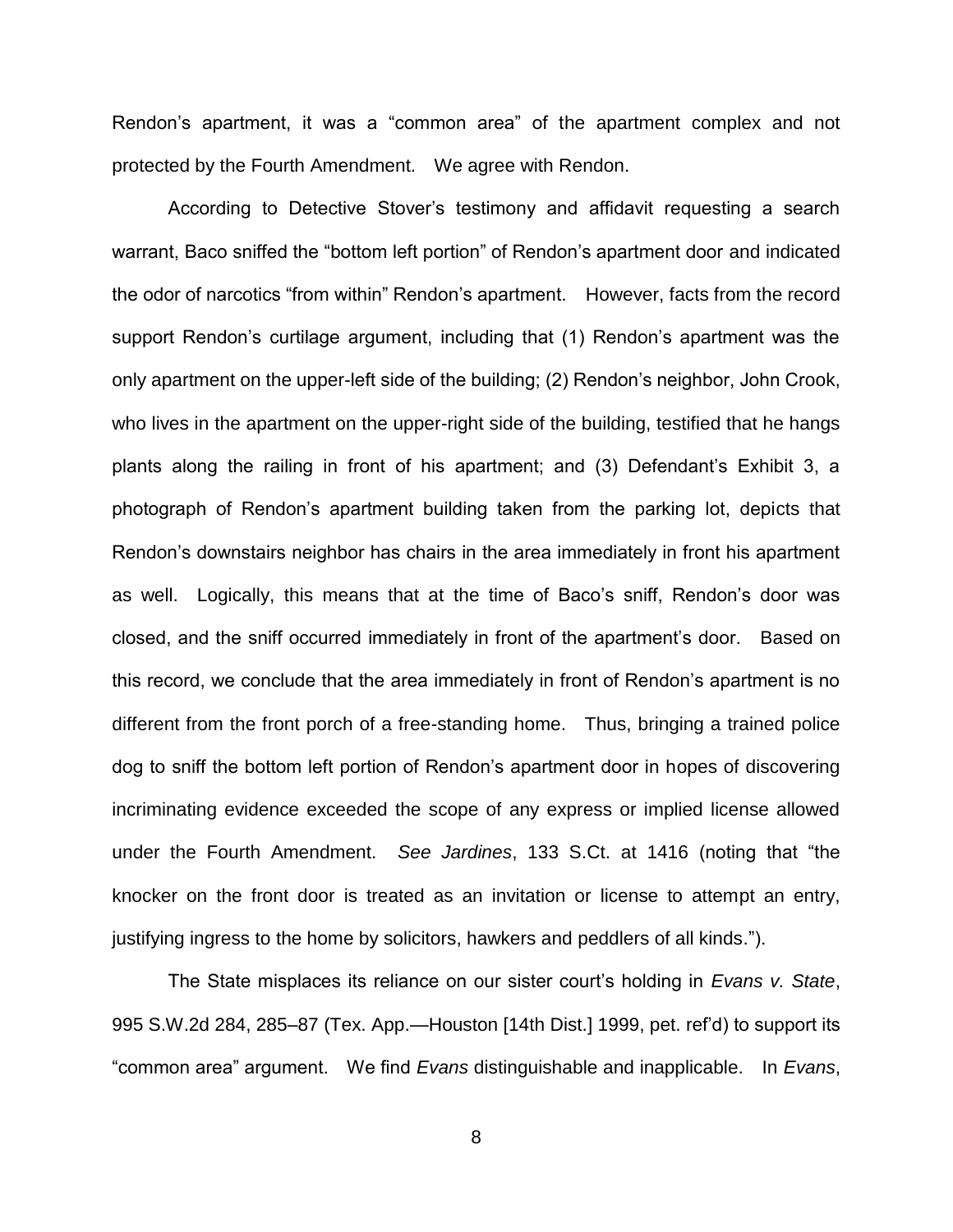the appellant sought to suppress evidence obtained from a search of her apartment on the basis that officers entered her apartment complex's common areas in an unauthorized manner. *Id.* at 286. The present case does not deal with the common areas of an apartment complex, as discussed in *Evans*, such as parking lots and sidewalks, but rather the curtilage of Rendon's apartment. Therefore, we hold that police conducted an unreasonable search by using a trained police dog to investigate the curtilage of Rendon's apartment. *See* U.S. CONST. IV; TEX. CONST. art. I, § 9; *see also Jardines*, 133 S.Ct. at 1417–18.

#### **2. Residual Probable Cause**

Despite our holding that police conducted an unreasonable search of Rendon's home and used the tainted search results to establish probable cause in order to obtain a search warrant, we must continue our inquiry and "put aside all tainted allegations" to determine whether the remaining independently acquired and lawful information stated in the affidavit clearly established probable cause. *See McClintock v. State*, \_\_\_ S.W.3d \_\_\_, No. PD–0925–13, at \*3 (Tex. Crim. App. Oct. 1, 2014) (recognizing the principle of "residual probable cause" as stated in *Castillo v. State*, 818 S.W.2d 803, 805 (Tex. Crim. App. 1991), *overruled on other grounds by Torres v. State*, 182 S.W.3d 899, 901–02 (Tex. Crim. App. 2005)).

In the remainder of his probable cause affidavit, Detective Stover stated that Victoria police officers conducted a drug investigation at Rendon's apartment complex on May 8, 2012. Detective Stover stated that in the parking lot of the complex, Baco conducted a sniff test upon a parked white Coors Lite Hartman Distributing Chevrolet HHR and a parked red four-door Cadillac. According to the affidavit, Baco displayed an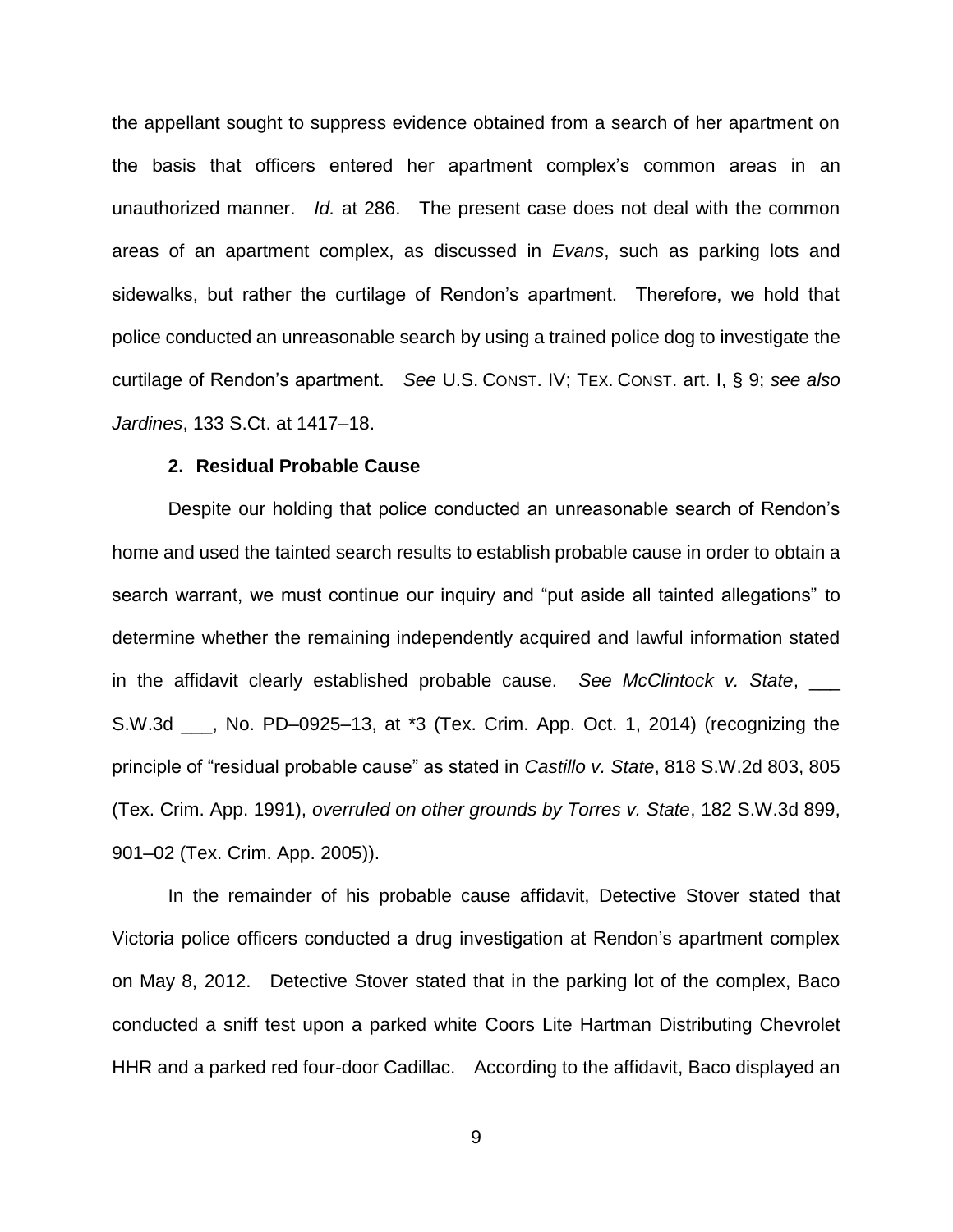"extreme change in behavior and breathing" when he sniffed the Chevrolet vehicle,

indicating a "positive alert to the odor of narcotics from within." Detective Stover also

provided the following information in his affidavit:

Prior to [the May 8, 2012] investigation, a confidential informant working under the direction [sic] purchased a large amount of cocaine from an individual whose supplier arrived from another location to the buy location. On the first purchase of cocaine, the supplier showed up in a red 4 door vehicle. The surveillance vehicle was too far away at this time to make out the model of the vehicle.

During the second buy, a Hartman Distributing HHR showed up and supplied cocaine to the "middle man" who in turn was given the money for the cocaine by the confidential informant.

A license plate was obtained off of the Harman Distributing [sic] by SCU personnel. Sgt. Jameson contacted the owner of Hartman Distributing and requested to know who had been driving the vehicle on this date. The owner advised that Michael Rendon had been driving the vehicle on the date of the confidential informant's purchase of cocaine.

Surveillance was conducted on this location following this information being provided. At this time, SCU personnel learned that Michael Rendon also owned and operated a red 4 door Cadillac.

After reviewing the four corners of the affidavit "in a commonsensical and realistic

manner," *see Rodriguez*, 232 S.W.3d at 59–61, and giving the appropriate deference to

the magistrate, *see McLain*, 337 S.W.3d at 271, we cannot conclude that the remaining

"independently acquired and lawful information stated in the affidavit" clearly establishes

probable cause to search Rendon's apartment. After setting aside Baco's sniff of Rendon's apartment door, the remaining allegations contained in Detective Stover's affidavit focus on establishing Rendon's identity and his use of the Chevrolet vehicle to transport drugs. Nothing in the remainder of the affidavit establishes that under the totality of the circumstances, there was a fair probability that contraband or evidence of a

crime would be found inside of Rendon's apartment. *See id.* at 272. Therefore, we